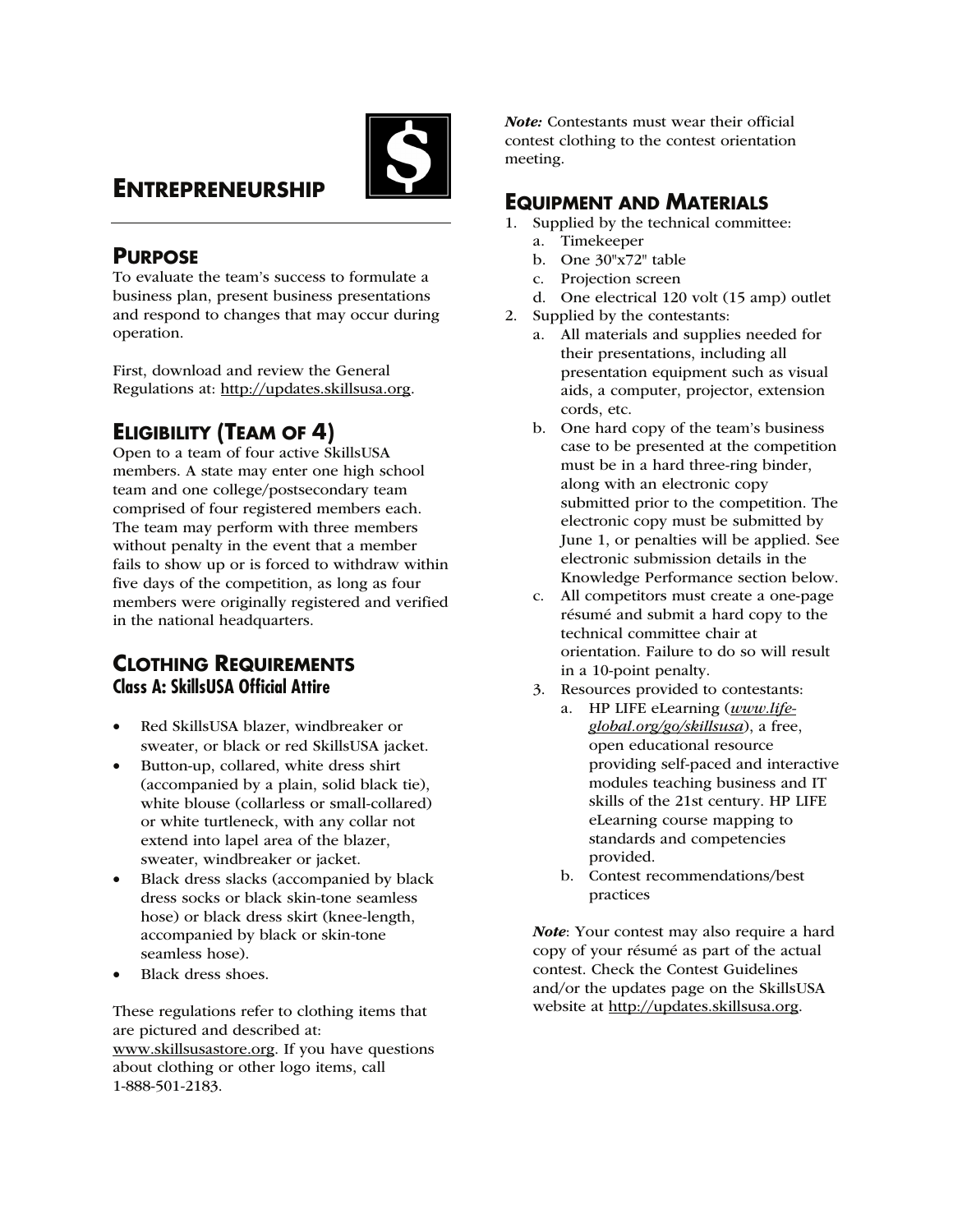## **SCOPE OF THE CONTEST**

The Entrepreneurship contest area consists of two separate competitions, one for high school students and another for college/postsecondary students.

## **Knowledge Performance**

One hard copy of each participating team's business plan must be brought to the orientation and to the contest site. The team also must send an electronic copy to dpeaton@skillsusa.org and bleisy@comcast.net. The electronic copy must be received by June 1. Electronic submissions missing the deadline are subject to penalties.

The electronically submitted business plans will be judged prior to the two-day competition and will comprise 50% of the team's total score.

## **Skill Performance**

The contest includes a business plan presentation and a challenge presentation to demonstrate performance skills.

#### A. Schedule of Skill Performance

- 1. *Day One, Orientation Session*: A brief overview of the contest will be delivered. Teams' schedules will be randomly assigned by the Technical Director. Copies of the team members résumés will be collected during this session. Teams will be reminded of the challenge questions at this session as well. All work must be completed by the registered team members only. The competition will be spread over Day Two and Day Three via three teams.
- 2. *Day Two, 12-minute Business Plan Presentations:* Teams will have five minutes to set up the room for their presentations and will have a maximum of 12 minutes for their presentations. All team members must participate and must also demonstrate an in-depth understanding and knowledge of their business plan that may include a demonstration of their product. Teams should cover all eight criteria in the Standards and Competencies section.
- 3. *Day Three, 12-minute Business Plan Presentation:* Teams will have five minutes to set up the room for their

presentations and will have a maximum of 12 minutes for their presentations. All team members must participate and must also demonstrate an in-depth understanding and knowledge of their business plan that may include a demonstration of their product.

Teams should cover all eight criteria in the Standards and Competencies section.

During the question and answer period, students must present the answers to the challenge questions. No observers will be permitted to talk or gesture to contestants during presentations. No observers may enter or leave the room during presentations. The presentations will be open to the public. Teams may observe the presentations only after they have completed their presentation on each day.

 Challenge questions to be answered during the oral presentation:

- Anyone can start a business, but should you (from a needs, social and economical point of view)?
- Why you (rather than your competition)?
- 4. *Day Four, Mandatory Closing and Mentoring Workshop:* Two-hour workshop, 30-minute closing feedback session

#### B. Method of Presentation

- 1. Computer projection may be used to deliver the presentations.
- 2. Each presentation will be limited to the timeframes as stated previously. Points will be deducted for teams that exceed the time limits. Judges will be allowed up to an additional 10 minutes for clarification and questions after each presentation is complete.
- 3. A professional presentation is expected from each team. This includes, but is not limited to, posture, eye contact, clarity, volume, teamwork, effective use of visuals, use of time and group dynamics. Each team member must verbally participate in the presentation.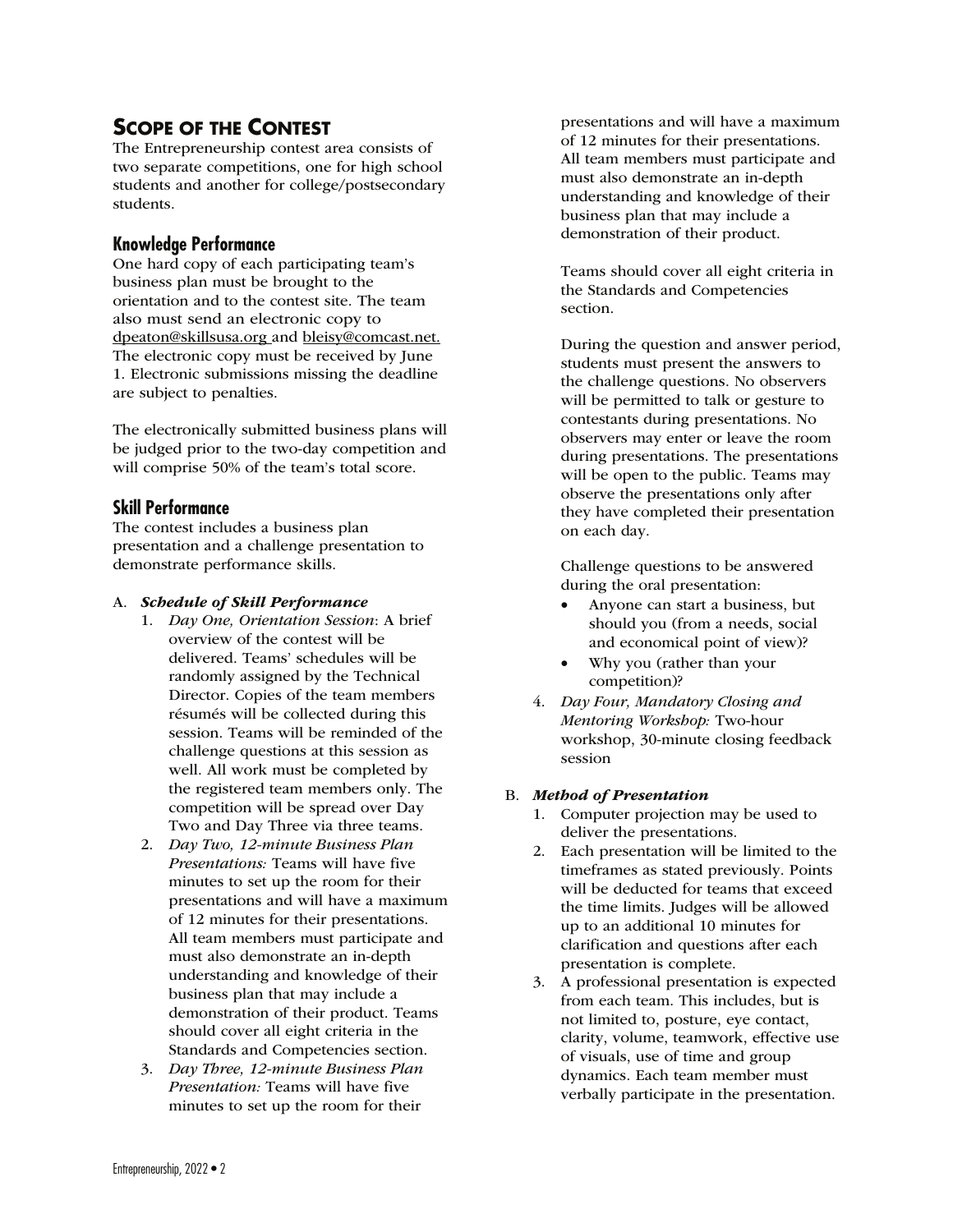## C. Format of Written Plans

- 1. All pages in the business plan will be 8.5"x11" and, with the exception of the title page, will be numbered. The business plan may not be more than 30 pages long, including the title page, sample forms, marketing materials and supporting documents. Everything submitted is part of the business plan. The front and back of the pages may be used.
- 2. The text of the business plan will be typed (12 pt. Times New Roman or equivalent). Handmade or computergenerated graphs and charts are acceptable. Professionally made graphs and charts are unacceptable.
- 3. The title page will include the name of the business, the name of the class or classes, name of the team (if one exists), names of the team members and date of submission.
- 4. The second page will be the Table of Contents.
- 5. The third page will be a team "Bio Sheet" that provides a brief overview of the business the group selected as well as a description of the experience and skills each team member brought to the effort.
- 6. The fourth page will consist of verification from a senior educational institution official that the project is the original work of the registered team members.
- 7. The business plan that follows these above mentioned pages must be organized according to the competencies listed below. Points will be deducted for each criterion out of sequence, not completed or omitted.

## **Standards and Competencies**

## **ENTR 1.0 — Executive Summary**

- 1.1 Company Mission This is a short description of the
	- company that would be written on the back of a business card. It communicates the value proposition of the company, also known as the elevator pitch.

## 1.2 Management Team

- 1.2.1 Focus on the capabilities and relevant past accomplishments of the team
- 1.2.2. Include service providers who add significant value to your team, e.g., attorneys, accountants and industry experts

## 1.3 Market

- 1.3.1 Quickly define the market in regard to what problems are being addressed, size of potential market(s) and major segments of the overall market
- 1.3.2 Address any important market trends and industry assumptions

## 1.4 Products and Service

- 1.4.1 Provide a short description focusing on the unique nature of your idea and whether you will have "first mover" advantage
- 1.4.2 Mention what technology you are using to implement the strategy, whether your ideas are proprietary or not, or if you have potential trade secretes (do not disclose them)
- 1.4.3 If construction or manufacturing is involved, give target dates and time windows of completion

## 1.5 Implementation Strategy

- 1.5.1 Quickly define the key aspects of the sales plan for achieving market penetration
- 1.5.2 Describe any strategic alliances and partnerships that are important to your success
- 1.5.3 State other key factors that are critical to the success of the marketing efforts

## 1.6 Risk Analysis

- 1.6.1 Explain how your competition is likely to respond to your entry into the market and how you will react
- 1.6.2 Address a few key competitors and what competitive advantage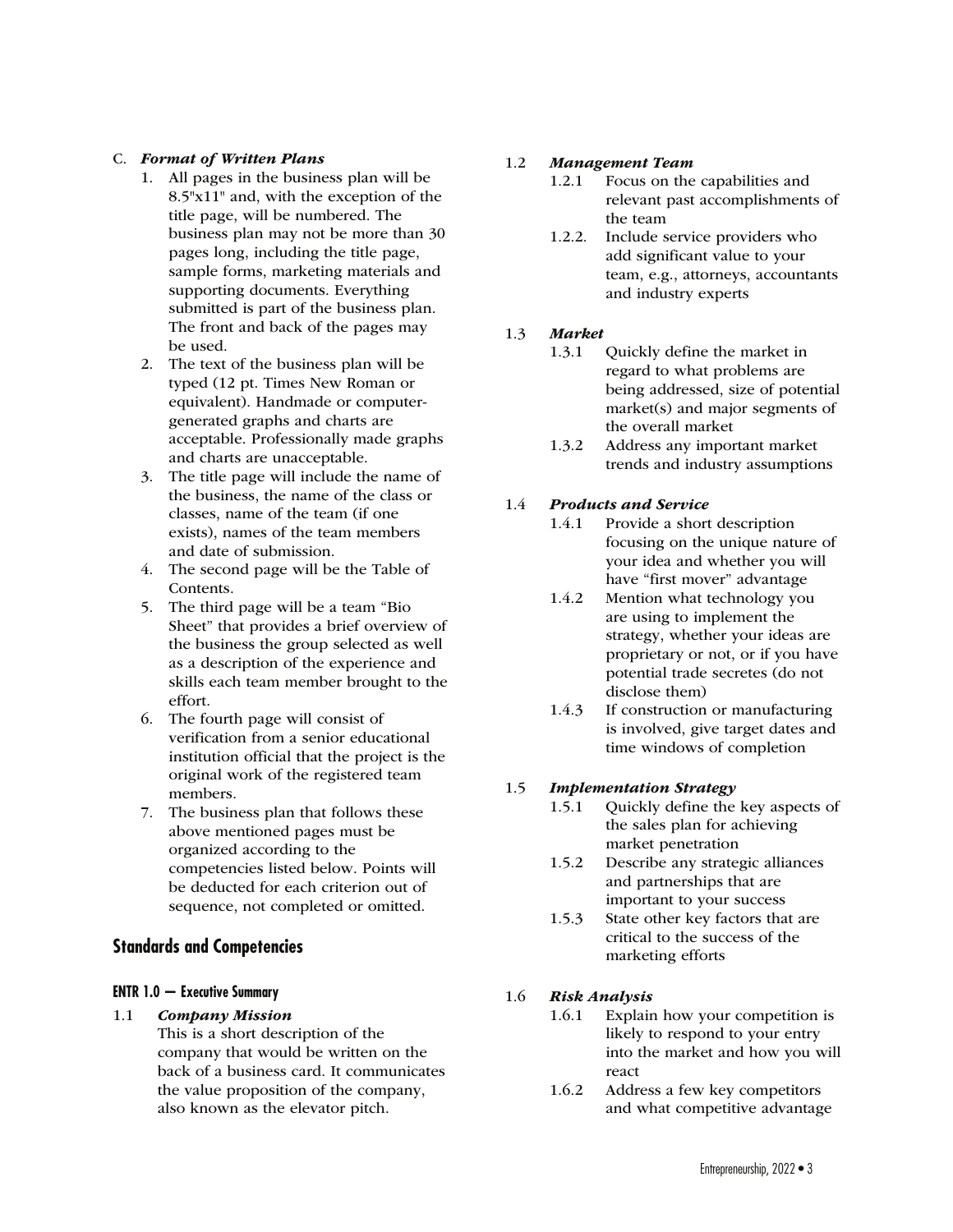you will leverage against them to take market share

## 1.7 Projected Financial Highlights

|                | FY1 <sup>k</sup> | FY2 | FY3 |
|----------------|------------------|-----|-----|
| Total Annual   | \$               |     |     |
| Sales/Revenues |                  |     |     |
| Net Income     | \$               | \$  | \$  |
| (End of Year   |                  |     |     |
| Amounts)       |                  |     |     |
| Cash Flow      | \$               | \$  | \$  |
| (End of Year   |                  |     |     |
| Amounts)       |                  |     |     |
|                |                  |     |     |

## 1.8 Capital Requirements

- 1.8.1 State clearly and concisely the total amount required for the project and the intended use of those funds
- 1.8.2 Mention the scalability of your plan and how you would work with a larger or smaller investment

## **ENTR 2.0 — Summary of Business**

#### 2.1 Statement of Purpose

- State your objectives as *simply* as possible. If the plan is for your internal use, the statement should be a brief description of how you intend to use the business plan. If the plan is to be used as a financing proposal, the statement of purpose should respond to the following questions:
	- 2.1.1 Who is asking for money?
	- 2.1.2 What is the business structure (LLC, sole proprietorship, etc.)?
	- 2.1.3 How much money is needed?
	- 2.1.4 What is the money needed for?
	- 2.1.5 How will the funds be repaid?

#### 2.2 Mission Statement

Include your mission statement here. This should be no more than 30 words and should describe your day-to-day business activities

## 2.3 Description of Business

 The objective of this section of the plan is three-fold. After reading this section, the reader should be able to answer the following points:

- 2.3.1 What business are you in? Many times the description or summary of business will answer the seven basic questions:
	- What kind of business are you going into?
	- What is the status of the business? (Start-up? Expansion? Acquisition?)
	- What is the business operating form?
	- Why will the business be profitable?
	- When will the business open, expand, etc.?
	- What hours of the day and days of the week will your business be open?
	- Is your business seasonal?
- 2.3.2 How are you going to operate it?
- 2.3.3 Why do you think it will succeed?

 Remember to be precise, but do not go into too much detail. For a new business, experience in the industry is paramount. If you do not have significant experience running and managing a business in this industry, make sure there are people on your team that do. Speak with others in the industry and define key areas where your proposed business will differ from the entrenched competitors.

## 2.4 Background of Business

- 2.4.1 Include pertinent details of the background of the business. How long has the idea for the project been in place? Who are the key players? What dates are important?
- 2.4.2 Include any other background information necessary to understand where and why the business will be successful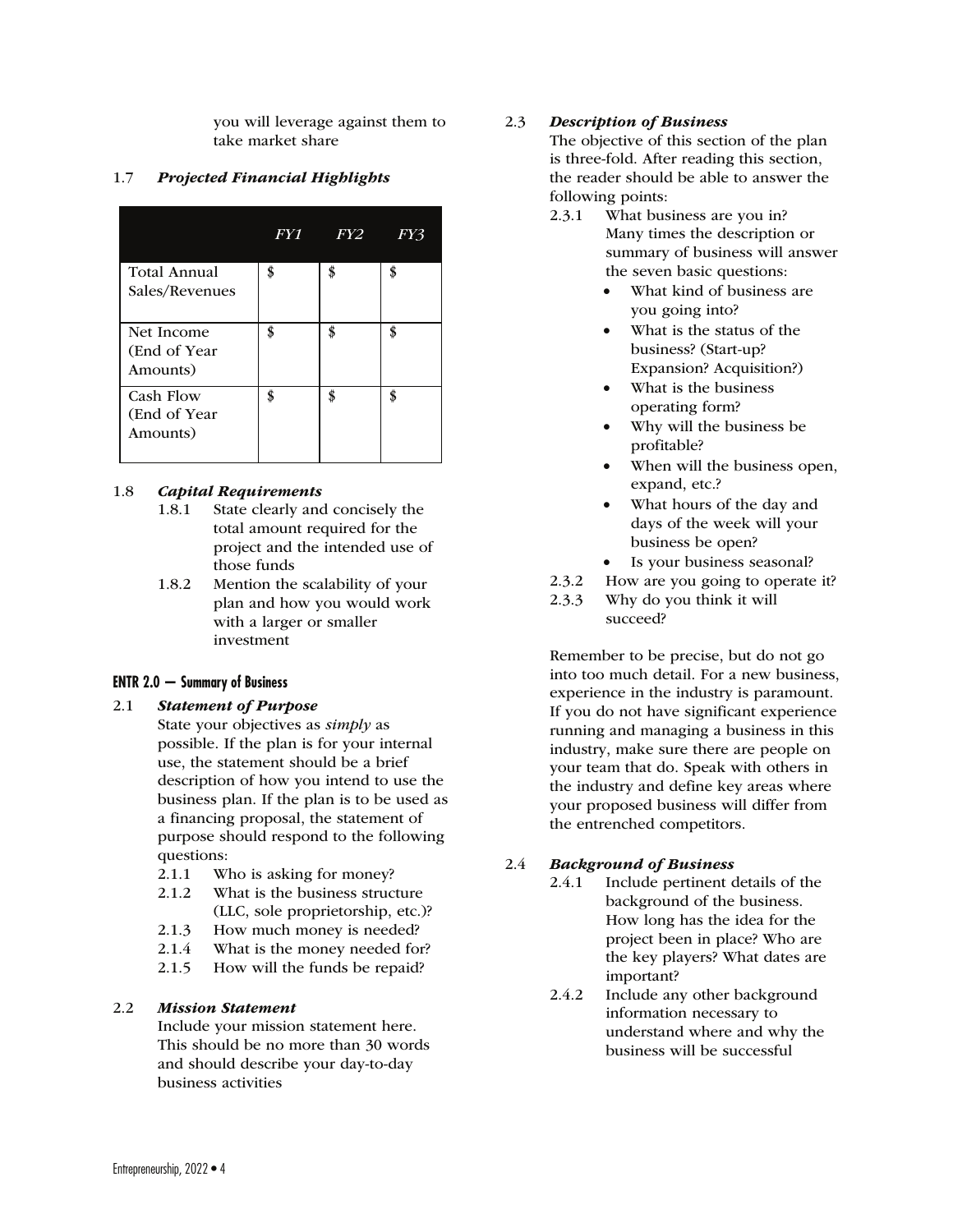#### 2.5 Location

- 2.5.1 Include details of the location or proposed location. Is parking important?
- 2.5.2 Obtain traffic counts if needed. Is foot traffic important?
- 2.5.3 Include details on any construction or remodeling, timing, contractors, and proposed dates of start and completion

## 2.6 Operating Agreement Include any pertinent details of the operating agreement: ownership of firm, partnerships, desired equity breakdown, etc.

#### 2.7 Products and Services Offered

 If your products or services are unique, state-of-the-art or otherwise noteworthy, explain how you will take advantage of those opportunities. Differentiating your products and services is a must in competitive environment. The first step is to communicate a thorough product or service knowledge.

Be careful, however. While you want to communicate the important attributes that will make your business successful, many entrepreneurs go into too much detail about their products and services. Bankers and investors know business and finance and are not interested in the details of your project. They typically expect you to be the expert, so do not try to make them the expert with an overly technical business plan.

#### 2.8 Strategic Alliances

 Make sure to address any businesses or organizations that will be crucial to your success. This group may include suppliers and trade associations. Many times, what may seem as a potential competitor may actually turn out to be a key strategic partner that will help guide you into the marketplace and perhaps become a valuable referral source.

#### 2.9 Operational and Regulatory Items

 In this section, you want to discuss the status of any licenses, permits or other regulatory requirements to operating your business. If licenses have not been acquired, include likely dates for application or approval. Typically, the amount of money invested in an experienced small business attorney and accountant will save you time and money in the long run. Be wary of bargain basement or pre-paid legal and professional advice.

## **ENTR 3.0 — Marketing Plan**

## 3.1 Industry Background

- 3.1.1 Illustrate a detailed analysis of the current market size, both nationally and locally
- 3.1.2 Identify areas of growth and market niches, etc. In most cases, charts or figures can illustrate market trends more efficiently and clearly than long narratives

## 3.2 Target Market

- 3.2.1 Clearly identify who you have identified as your target market and why you have selected this target market. Try to avoid sweeping generalizations, so be as specific as possible
- 3.2.2 Include key demographics on your target market, testimonials, results of surveys (formal or informal), etc.
- 3.2.3 Clearly identify why people will buy what you are selling — a commonsense idea, but one that is critical and often overlooked
- 3.2.4 Be sure to include industry statistics and demographic information. Also identify why the customer will buy from you (the benefit to the customers)

#### 3.3 Trends and Industry Assumptions

- 3.3.1 Describe any key drivers that will influence the future of your business
	- 3.3.2 Articulate where you think the marketplace is going and why it is heading in that direction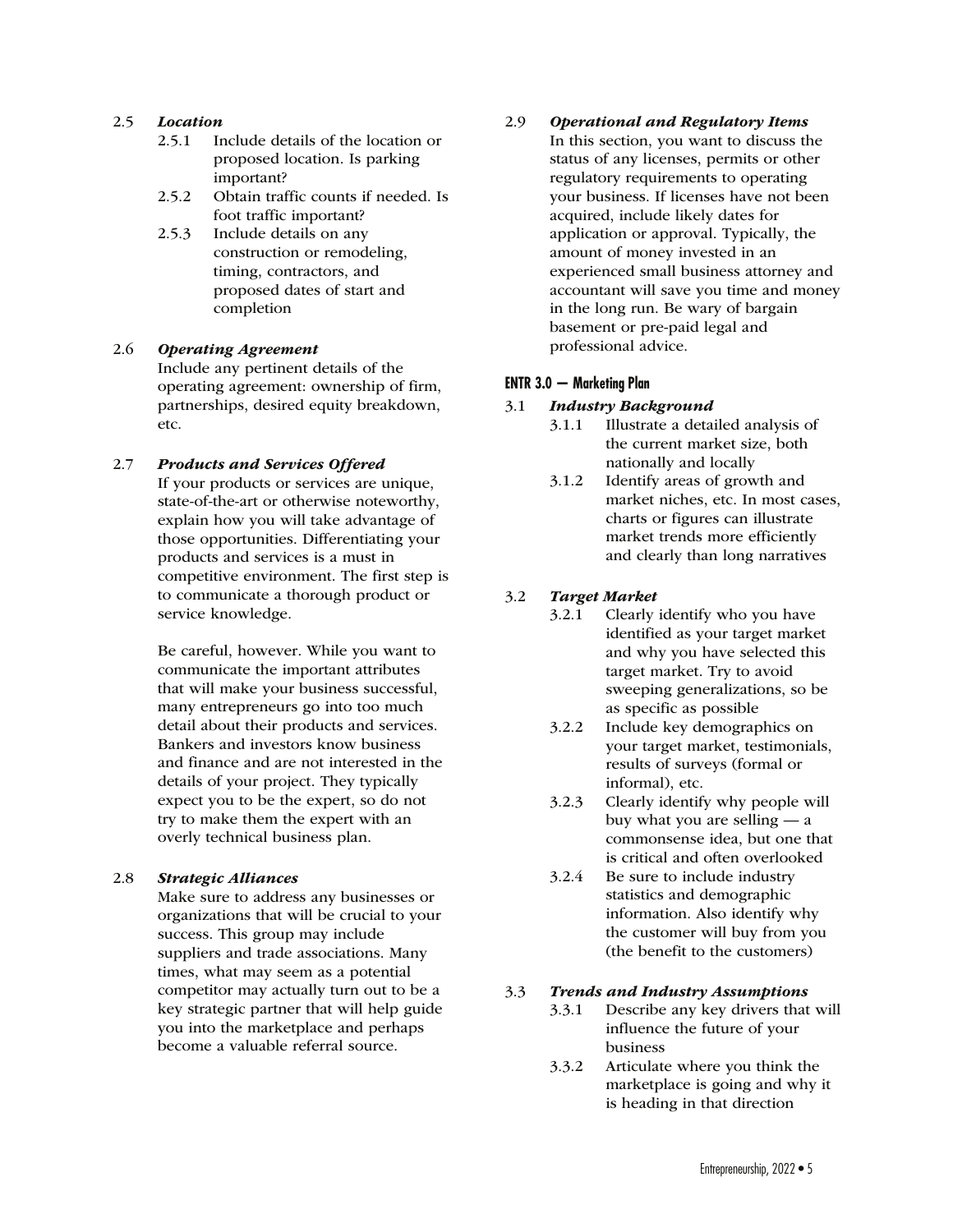#### 3.4 Competitive Analysis

 Every business has competition. List no less than three and no more than five of your biggest competitors. What are your internal strengths and weaknesses? What are their external opportunities and threats? How will this environment affect your market and marketing strategy?

## 3.5 S.W.O.T. Analysis

 How will you address these and gain market share? List your strengths and weaknesses (internal) and competitors' opportunities and threats (external competition).

| Internal   | External      |
|------------|---------------|
| Strengths  | Opportunities |
| Weaknesses | Threats       |

 Show that you have done your homework on your competitors. Include details like sales analysis, number of years entrenched in the market, reputation in the marketplace, key employees, officers, etc.

## 3.6 Products and Services

 Discuss how your product or service line will relate to your target market while addressing the current external competitive environment. Again, readers often briefly skim through your business plan, so critical information such as this should be described several times.

## 3.7 Pricing Strategy

 Discuss details of the pricing of your products or services and how they will relate to your target market and your competitors.

## 3.8 Promotional and Advertising Plan

 Explain in detail how your business will capture market share. Include details on promotional and advertising activities and costs of those marketing activities. Do not just rely on "word of mouth advertising"; describe what steps you are taking to ensure that this positive "buzz" is created by your proposed business.

Remember, most effective marketing plans are the product of a well-thoughtout, consistent, long-term strategy. Rarely do "one-shot" advertising or promotions effectively increase market share. If you are working with a professional firm or experienced marketer (recommended if mass media and/or social media marketing will be used), list and briefly describe that business relationship here.

## **ENTR 4.0 — Management Plan**

This section is *extremely* important for new businesses and for those seeking capital from banks or investors.

#### 4.1 Management Team

- 4.1.1 Describe who will manage the business. Include résumés in supporting documents in your appendix of key team members
- 4.1.2 Describe in detail your team's experience, strengths, job functions and plans to fill gaps in the management team
- 4.1.3 Include job descriptions/duties for key personnel

## 4.2 Related Work Experience

- 4.2.1 Make sure to illustrate that you and your team have worked in this industry in the past
- 4.2.2 Include dates and descriptions of previous experience and how you will use these experiences and expertise to ensure that your project is successful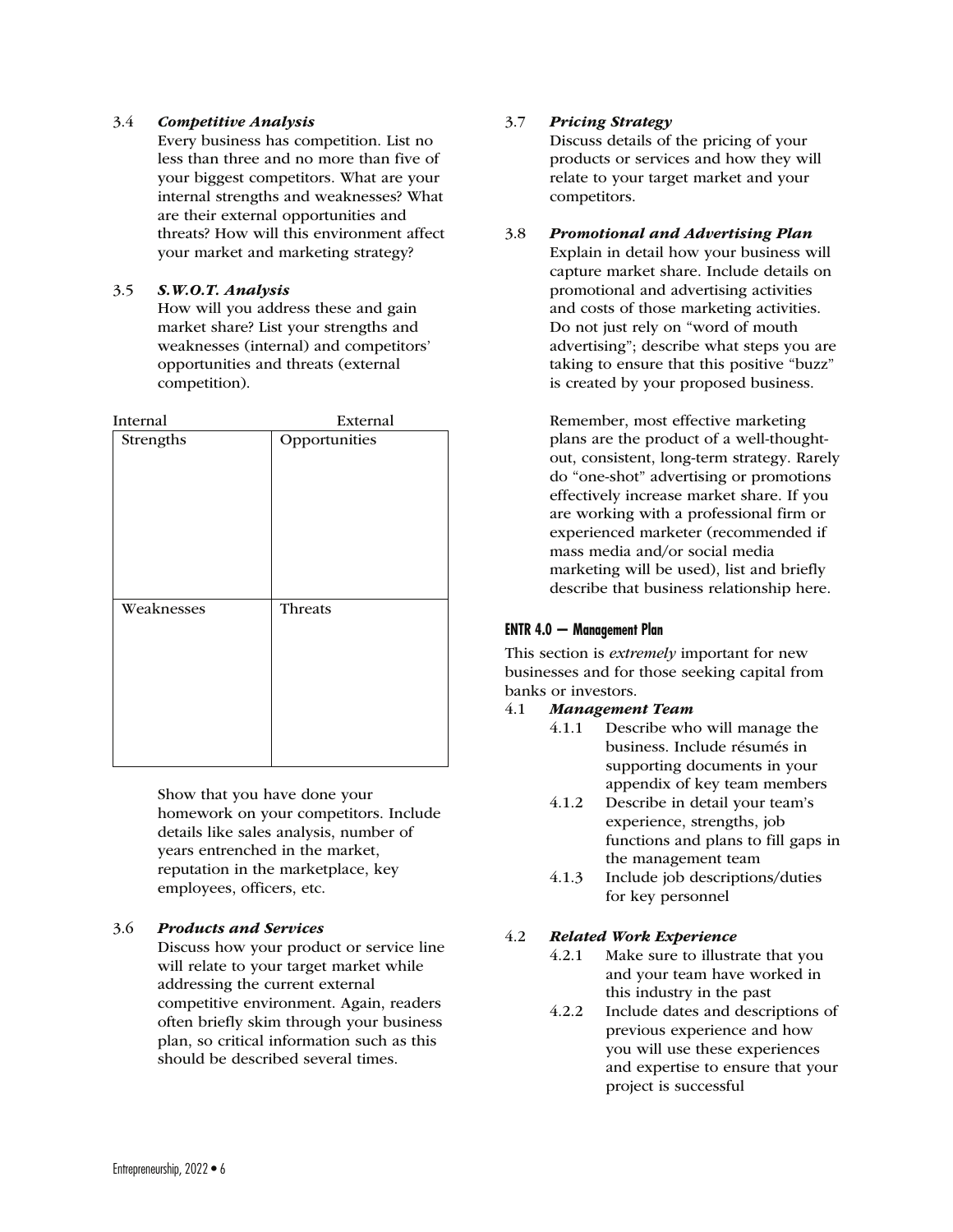## 4.3 Personnel Needed

- 4.3.1 Address any additional team members you will need and how you plan to attract and retain those team members. This is consistently one of the biggest problems facing all small businesses year after year, as most entrepreneurs do not address how they will "scale" the business by adding talented personnel who can assume more duties as the business grows
- 4.3.2 Ensure that you address how you will deal with the challenges of recruiting, developing and retaining employees

## 4.4 Salaries

- 4.4.1 Address how your team and you will be paid. This seems obvious, but your financial projections and your marketing plan will drive revenues, and profits from those revenues will enable your team to be paid
- 4.4.2 If you will be working full time, show that you intend to take an owner's withdrawal out of the business, even if it is a minimal amount, to ensure the business remains profitable and cash flow positive

#### 4.5 Advisory Board

 Critical to the project's success is the recruitment of a well-balanced advisory board that will help you achieve your goals.

- 4.5.1 Recruit local professionals who will be essential to the operations of your business and include those names or identified professionals in your business plan. These people are not on your payroll, but they should be accessible to answer any questions or problems that may arise
- 4.5.2 Mention your relationships with these professionals and their area of expertise, years in the business, etc.
- 4.5.3 Gauge these professionals' interest in serving on your advisory board and get their permission to list their name and business in your business plan.
- 4.5.4 Prepare to set up at least quarterly meetings with the entire advisory board for the first year, but also plan to talk with members of the advisory board on a more frequent basis between meetings.
- 4.5.5 Ask your coach/consultant for additional advice regarding this section of your business plan.

 Legal Firm name Address line 1 Address line 2 Phone/Email

 Accounting Firm name Address line 1 Address line 2 Phone/Email

 Industry Consultant/Expert Firm name Address line 1 Address line 2 Phone/Email

 Insurance Firm name Address line 1 Address line 2 Phone/Email

 Banking Firm name Address line 1 Address line 2 Phone/Email

## **ENTR 5.0 — Financial Plan Sources and Uses of Funds Statement**

A financial template accompanies this business plan template and may be used to complete this section. Each worksheet may be copied to a word document and used as an appendix.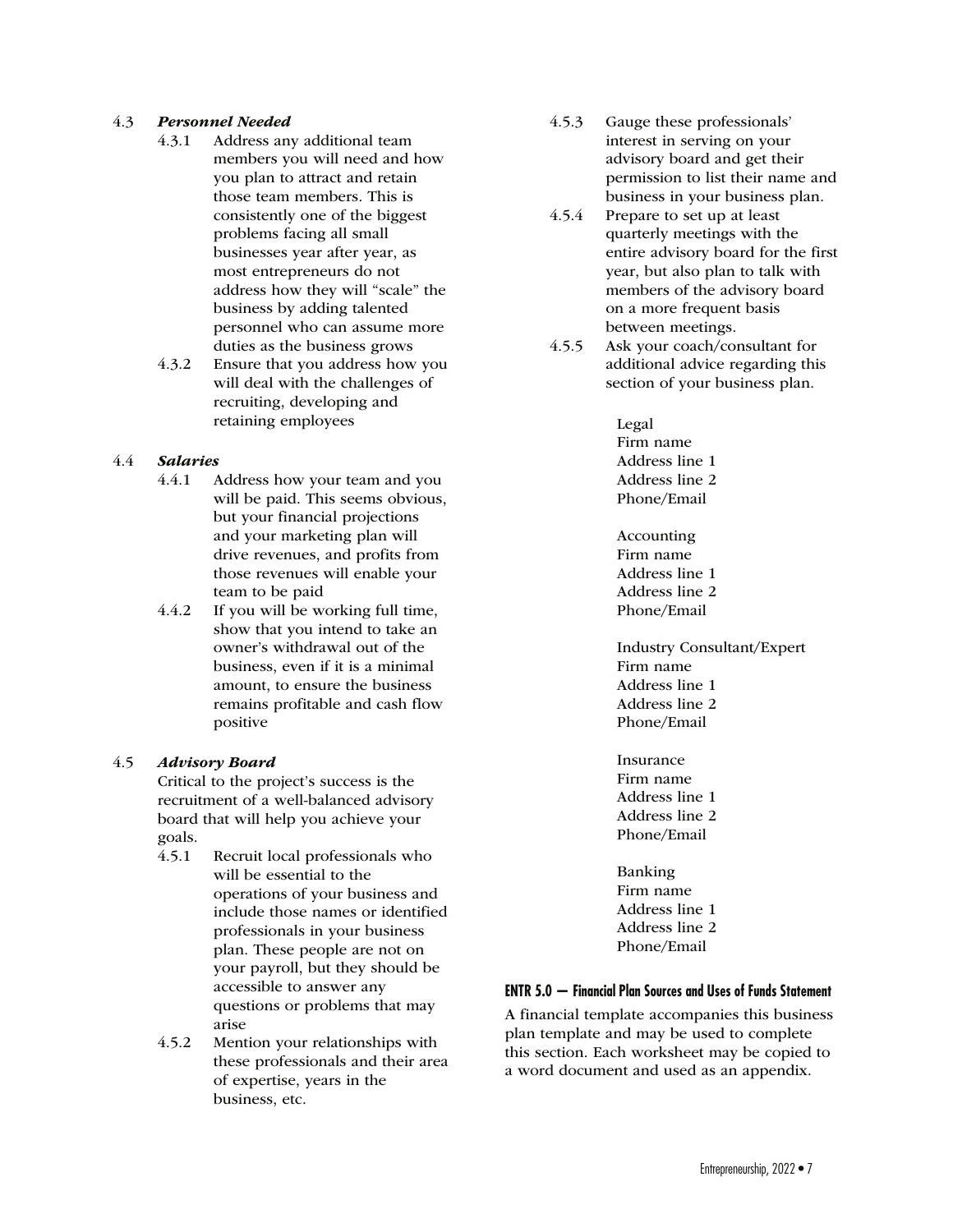This sheet will describe exactly how much money is needed, how you will access those funds and how those funds will be used. (Land/building purchase, renovations, equipment, furniture/fixtures, inventory, working capital needs, etc.) Typically, funds on this sheet will be spent before the first day of operation.

If you opt to use another tool, you may do so but should include information indicated below.

## 5.1 Monthly Income Statement — Year One

 This spreadsheet will track your monthto-month sales, variable costs and fixed cost. Often, sales projections are the most difficult and least understood aspect of business planning. Develop *reasonable* estimates of sales projections, cost of goods and fixed cost. Use industry benchmarks and talk to your KSBDC consultant on how to get that information. Develop projections that are neither overly inflated nor overly conservative.

## 5.2 Monthly Statement of Cash Flows — Year One

 Think of this spreadsheet as a checkbook for your business. This will account for the cash sales expenses, not the accounting or "book" expenses. It will also include principle payments to debts and any cash withdrawals that the owner may take. Most importantly, the cash flow statement will show the timing of when cash is going out and coming into the business and help you plan to remain cash positive.

#### 5.3 Monthly Balance Sheets — Year One Balance sheets track the assets, liabilities and equity of a business. The information on this spreadsheet is commonly used by bankers and investors to calculate financial ratios (benchmarks) that will be used to evaluate your business.

## 5.4 Break-Even Analysis

 Often called a sensitivity analysis, or "what if" analysis, this spreadsheet will show exactly where the "break-even" point is regarding sales and expenses. This is a very useful tool to determine the amount of risk in a project and the margin of error built into your projections.

## 5.5 List of Critical Assumptions

 It is important to explain exactly what assumptions you have made while building your financial model. Clearly identify *everything* that you have assumed. Do not expect the reviewer of your business plan to know how you arrived at each number in the preceding financial statements.

## 5.6 Monthly or Quarterly Income Statements — Years Two and Three Unless your business is seasonal, many bankers and investors may prefer to see quarterly estimates for years two and three simply due to the fact that projections become less reliable in future years. Be sure to include any key elements that may affect your sales or expenses, such as additional employees, new locations, etc.

## 5.7 Monthly or Quarterly Statements of Cash Flows — Years Two and Three

## 5.8 Monthly or Quarterly Balance Sheets — Years Two and Three

## 5.9 Ratio Analysis

 Include a sheet of common financial ratios (profitability, inventory management, efficiency, etc.) for your business and compare those financial ratios to similar businesses or industry standards from Robert Morris Associates (RMA), Standard & Poor's or other resources.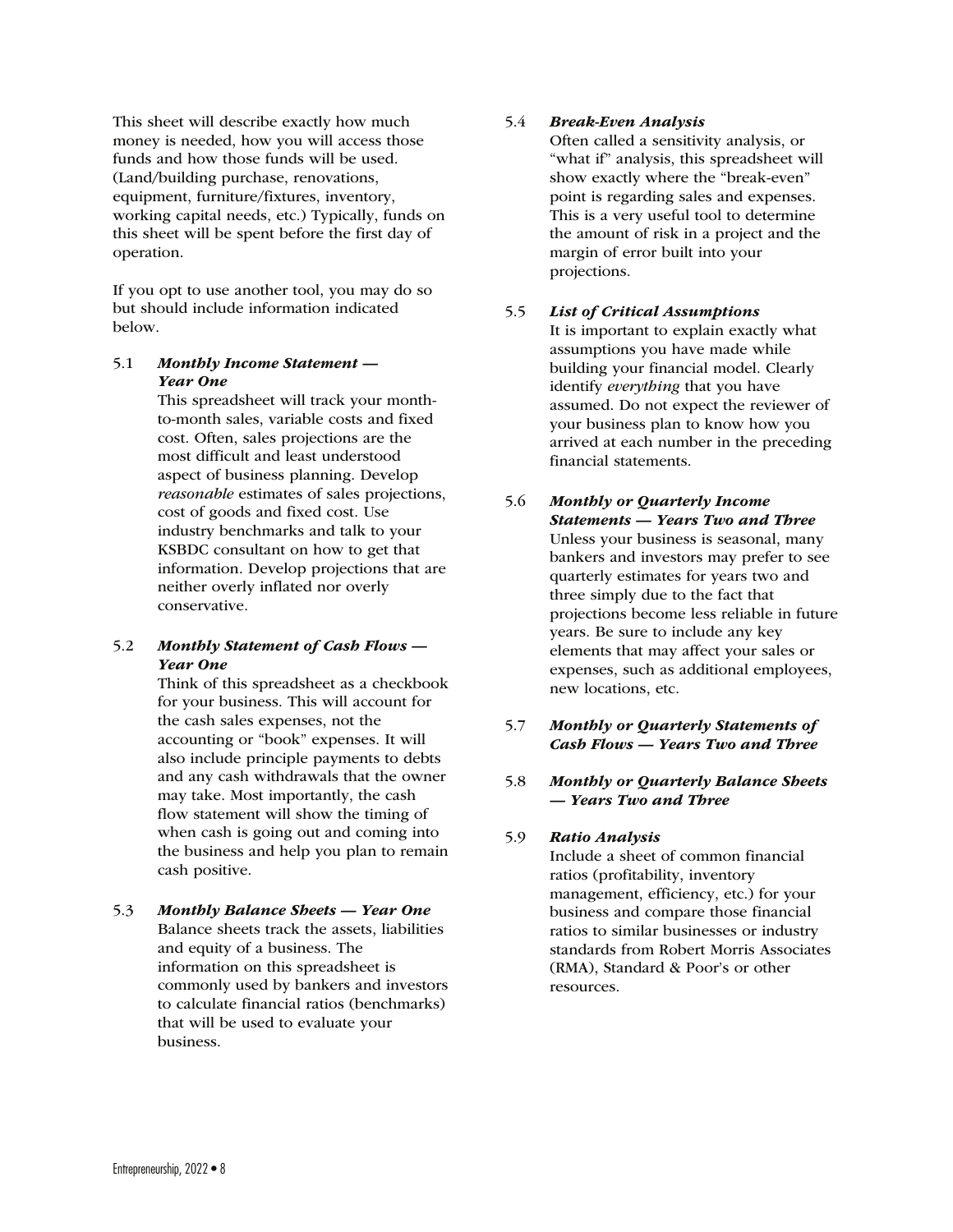#### **ENTR 6.0 — Supporting Documents (Appendix)**

- 6.1 Include applicable documentation, including:
	- a. Résumés of key team members
	- b. Letters of intent
	- c. Copies of contracts/leases
	- d. Articles of organization/ incorporation/partnership agreements
	- e. Details of your market research data, including industry trends, research on key competitors, demographic data, etc.
	- f. Key details of your marketing plan
	- g. Summarized tables of research/ marketing surveys
	- h. Assumptions for your financial projections, industry benchmarks, information about your competitors, etc.
	- i. Other appropriate documentation

## **ENTR 7.0 — SkillsUSA Framework**



The SkillsUSA Framework is used to pinpoint the Essential Elements found in Personal Skills, Workplace Skills, and Technical Skills Grounded in Academics. Students will be expected to display or explain how they used some of these Essential Elements. Please reference the graphic above, as you may be scored on specific elements applied to your project. For more, visit:

www.skillsusa.org/about/skillsusa-framework/.

## **Committee Identified Academic Skills**

The technical committee has identified that the following academic skills are embedded in this contest.

#### **Math Skills**

- Use fractions to solve practical problems.
- Use proportions and ratios to solve practical problems.
- Simplify numerical expressions.
- Solve practical problems involving percentages.
- Solve single variable algebraic expressions.
- Construct three-dimensional models Make predictions using knowledge of probability.
- Make comparisons, predictions and inferences using graphs and charts.
- Organize and describe data using matrices.
- Analyze and provide sample order forms and bid forms that use multiple formulas.
- Estimate the startup cost of a business.
- Estimate operating expenses.
- Calculate operation expenses.
- Calculate sales projections.
- Establish and use a record-keeping system.
- Examine costs to produce marketable goods and services.
- Calculate and provide pricing of good and services.
- Calculate pricing options that better market good and services.

#### **Science Skills**

- Describe factors that influence how populations change over time.
- Describe and recognize solids, liquids and gases.
- Describe characteristics of types of matter based on physical and chemical properties.
- Use knowledge of physical properties (shape, density, solubility, odor, melting point, boiling point, color).
- Use knowledge of chemical properties (acidity, basicity, combustibility, reactivity).

#### **Language Arts Skills**

- Provide information in conversations and in group discussions.
- Provide information in oral presentations.